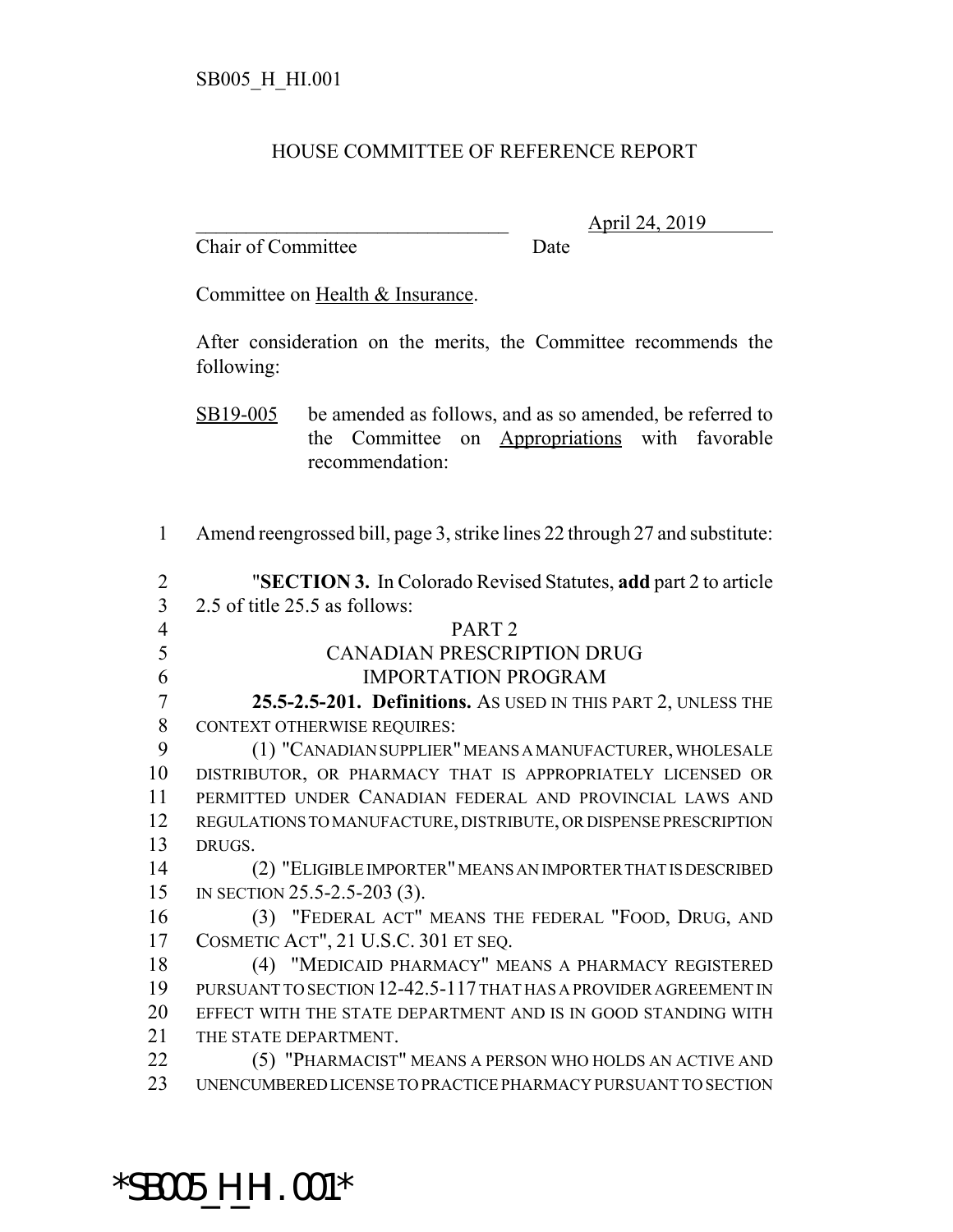$1 \quad 12 - 42.5 - 112$ 

 (6) "PRESCRIPTION DRUG" HAS THE SAME MEANING SET FORTH IN SECTION 12-42.5-102 (34); EXCEPT THAT THE TERM INCLUDES ONLY DRUGS THAT ARE INTENDED FOR HUMAN USE.

 (7) "PROGRAM" MEANS THE CANADIAN PRESCRIPTION DRUG IMPORTATION PROGRAM CREATED IN SECTION 25.5-2.5-202.

 (8) "VENDOR" MEANS A VENDOR WITH WHICH THE STATE DEPARTMENT CONTRACTS FOR THE PROVISION OF SERVICES UNDER THE PROGRAM PURSUANT TO SECTION 25.5-2.5-202 (1).

 **25.5-2.5-202. Canadian prescription drug importation program - created - importation process - contract with vendor - vendor duties.** (1) THE CANADIAN PRESCRIPTION DRUG IMPORTATION PROGRAM IS CREATED IN THE STATE DEPARTMENT. ON OR BEFORE FEBRUARY 1, 2020, THE STATE DEPARTMENT SHALL CONTRACT WITH ONE OR MORE VENDORS TO PROVIDE SERVICES UNDER THE PROGRAM. FOR THREE YEARS FOLLOWING THE EFFECTIVE DATE OF THIS PART 2, THE 17 SELECTION OF ANY VENDOR PURSUANT TO THIS SUBSECTION (1) IS EXEMPT FROM THE REQUIREMENTS OF THE PROCUREMENT CODE, ARTICLES 101 TO 112 OF TITLE 24.

20 (2) (a) EACH VENDOR, IN CONSULTATION WITH THE STATE DEPARTMENT AND ANY OTHER VENDORS, SHALL ESTABLISH A WHOLESALE 22 PRESCRIPTION DRUG IMPORTATION LIST THAT IDENTIFIES THE PRESCRIPTION DRUGS THAT HAVE THE HIGHEST POTENTIAL FOR COST SAVINGS TO THE STATE. IN DEVELOPING THE LIST, EACH VENDOR SHALL CONSIDER, AT A MINIMUM, WHICH PRESCRIPTION DRUGS WILL PROVIDE THE GREATEST COST SAVINGS TO THE STATE, INCLUDING PRESCRIPTION DRUGS FOR WHICH THERE ARE SHORTAGES, SPECIALTY PRESCRIPTION DRUGS, AND HIGH-VOLUME PRESCRIPTION DRUGS. EACH VENDOR SHALL REVISE THE LIST AT LEAST ANNUALLY AND AT THE DIRECTION OF THE STATE DEPARTMENT PURSUANT TO SUBSECTION (2)(b) OF THIS SECTION.

 (b) THE STATE DEPARTMENT SHALL REVIEW THE WHOLESALE PRESCRIPTION DRUG IMPORTATION LIST AT LEAST EVERY THREE MONTHS TO ENSURE THAT IT CONTINUES TO MEET THE REQUIREMENTS OF THE PROGRAM. THE STATE DEPARTMENT MAY DIRECT A VENDOR TO REVISE THE LIST, AS NECESSARY.

 (c) EACH VENDOR, IN CONSULTATION WITH THE STATE DEPARTMENT, SHALL IDENTIFY CANADIAN SUPPLIERS WHO ARE IN FULL COMPLIANCE WITH RELEVANT CANADIAN FEDERAL AND PROVINCIAL LAWS AND REGULATIONS AND WHO HAVE AGREED TO EXPORT PRESCRIPTION DRUGS IDENTIFIED ON THE WHOLESALE PRESCRIPTION DRUG IMPORTATION LIST.EACH VENDOR SHALL VERIFY THAT SUCH CANADIAN SUPPLIERS MEET

**\*SB005\_H\_HI.001\*** -2-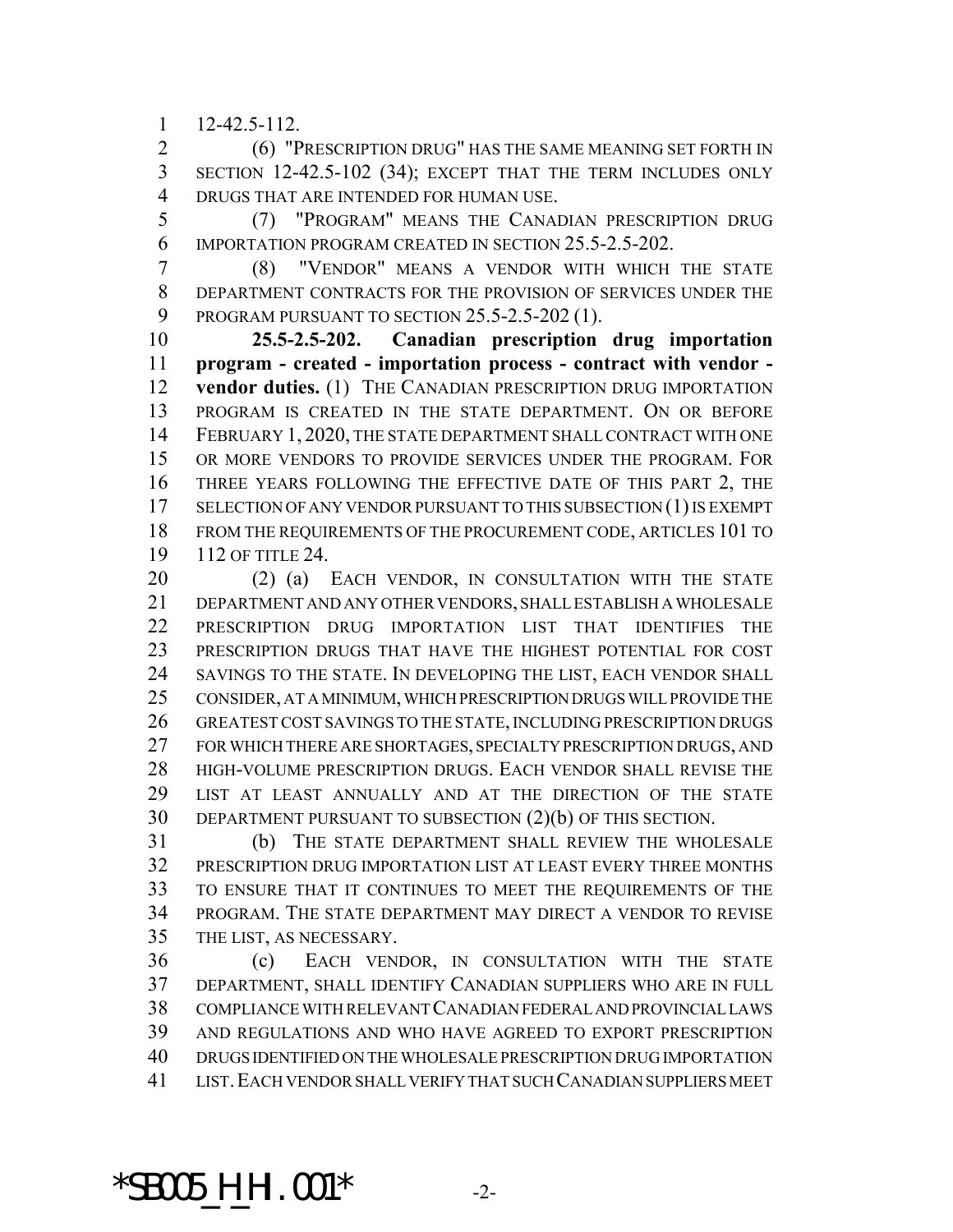ALL OF THE REQUIREMENTS OF THE PROGRAM AND WILL EXPORT PRESCRIPTION DRUGS AT PRICES THAT WILL PROVIDE COST SAVINGS TO THE STATE. EACH VENDOR SHALL CONTRACT WITH SUCH ELIGIBLE CANADIAN SUPPLIERS, OR FACILITATE CONTRACTS BETWEEN ELIGIBLE IMPORTERS AND CANADIAN SUPPLIERS, TO IMPORT PRESCRIPTION DRUGS UNDER THE PROGRAM.

 (d) EACH VENDOR SHALL ASSIST THE STATE DEPARTMENT IN DEVELOPING AND ADMINISTERING A DISTRIBUTION PROGRAM WITHIN THE PROGRAM.

 (e) EACH VENDOR SHALL ASSIST THE STATE DEPARTMENT WITH THE ANNUAL REPORT DESCRIBED IN SECTION 25.5-2.5-205 AND PROVIDE ANY INFORMATION REQUESTED BY THE STATE DEPARTMENT FOR THE REPORT.

 (f) EACH VENDOR SHALL ENSURE THE SAFETY AND QUALITY OF DRUGS IMPORTED UNDER THE PROGRAM, AS FOLLOWS:

16 (I) (A) FOR AN INITIAL IMPORTED SHIPMENT, ENSURE THAT EACH BATCH OF THE DRUG IN THE SHIPMENT IS STATISTICALLY SAMPLED AND TESTED FOR AUTHENTICITY AND DEGRADATION IN A MANNER CONSISTENT WITH THE FEDERAL ACT; AND

**(B) FOR ANY SUBSEQUENT IMPORTED SHIPMENT, ENSURE THAT A**  STATISTICALLY VALID SAMPLE OF THE SHIPMENT IS TESTED FOR AUTHENTICITY AND DEGRADATION IN A MANNER CONSISTENT WITH THE FEDERAL ACT.

**(II) CERTIFY THAT EACH DRUG:** 

 (A) IS APPROVED FOR MARKETING IN THE UNITED STATES AND IS NOT ADULTERATED OR MISBRANDED; AND

 (B) MEETS ALL OF THE LABELING REQUIREMENTS UNDER 21U.S.C. SEC. 352.

 (III) MAINTAIN QUALIFIED LABORATORY RECORDS, INCLUDING COMPLETE DATA DERIVED FROM ALL TESTS NECESSARY TO ENSURE THAT THE DRUG IS IN COMPLIANCE WITH THE REQUIREMENTS OF THIS SECTION; AND

 (IV) MAINTAIN DOCUMENTATION DEMONSTRATING THAT THE TESTING REQUIRED BY THIS SECTION WAS CONDUCTED AT A QUALIFIED LABORATORY IN ACCORDANCE WITH THE FEDERAL ACT AND ANY OTHER APPLICABLE FEDERAL AND STATE LAWS AND REGULATIONS GOVERNING LABORATORY QUALIFICATIONS.

 (3) ALL TESTING REQUIRED BY THIS SECTION MUST BE CONDUCTED IN A QUALIFIED LABORATORY THAT MEETS THE STANDARDS UNDER THE FEDERAL ACT AND ANY OTHER APPLICABLE FEDERAL AND STATE LAWS AND REGULATIONS GOVERNING LABORATORY QUALIFICATIONS FOR DRUG

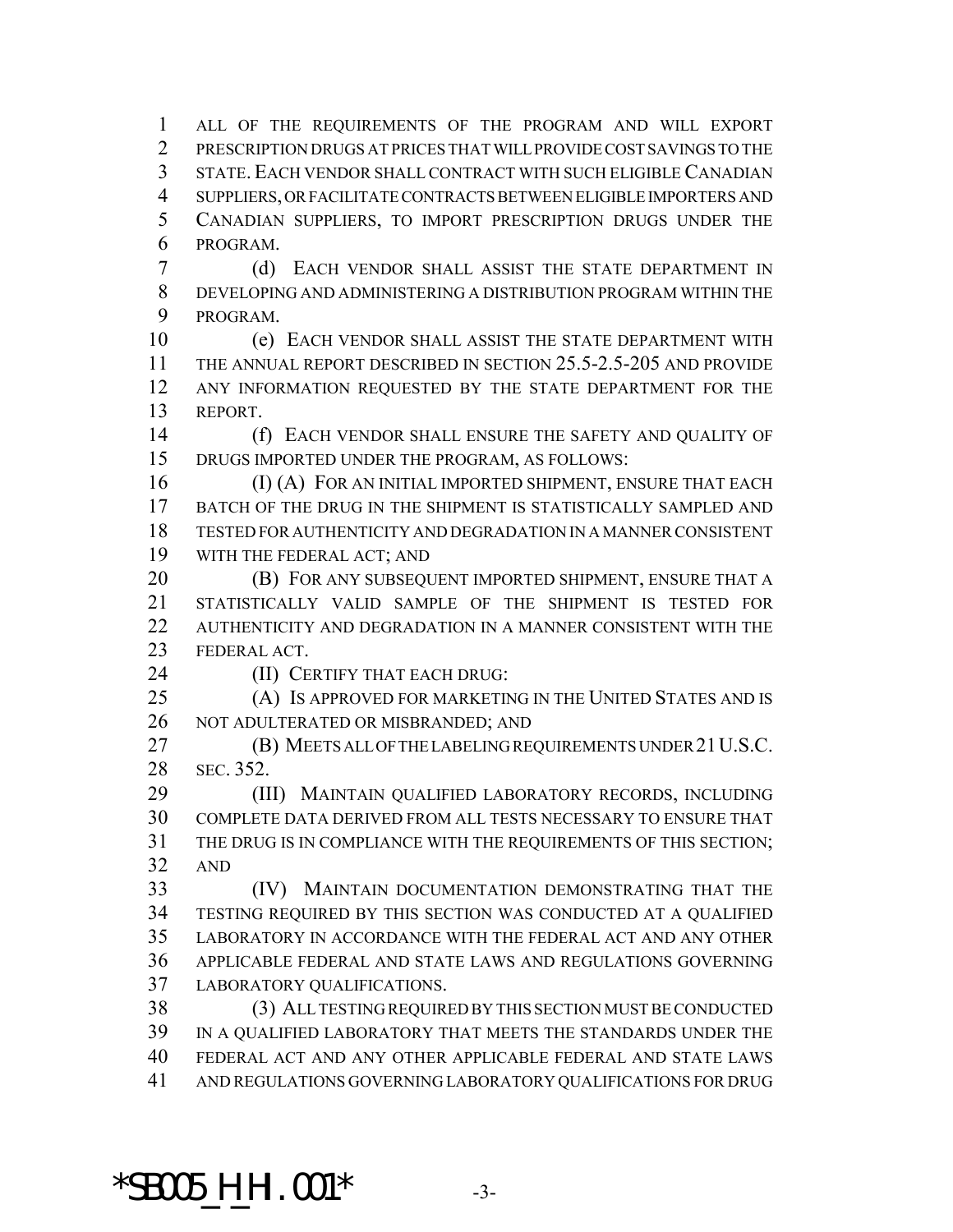TESTING.

 (4) EACH VENDOR SHALL MAINTAIN A LIST OF ALL ELIGIBLE IMPORTERS THAT PARTICIPATE IN THE PROGRAM.

 (5) EACH VENDOR SHALL ENSURE COMPLIANCE WITH TITLE II OF THE FEDERAL "DRUG QUALITY AND SECURITY ACT", PUB. L. 113-54, BY ALL CANADIAN SUPPLIERS, ELIGIBLE IMPORTERS, DISTRIBUTORS, AND OTHER PARTICIPANTS IN THE PROGRAM.

 (6) EACH VENDOR SHALL PROVIDE AN ANNUAL FINANCIAL AUDIT OF ITS OPERATIONS TO THE STATE DEPARTMENT. EACH VENDOR SHALL ALSO PROVIDE QUARTERLY FINANCIAL REPORTS SPECIFIC TO THE PROGRAM AND SHALL INCLUDE INFORMATION CONCERNING THE PERFORMANCE OF 12 ITS SUBCONTRACTORS AND VENDORS. THE STATE DEPARTMENT SHALL DETERMINE THE FORMAT AND CONTENTS OF THE REPORTS.

 (7) EACH VENDOR SHALL SUBMIT EVIDENCE OF A SURETY BOND WITH ANY BID OR INITIAL CONTRACT NEGOTIATION DOCUMENTS AND SHALL MAINTAIN DOCUMENTATION OF EVIDENCE OF SUCH A BOND WITH 17 THE STATE DEPARTMENT THROUGHOUT THE CONTRACT TERM. THE SURETY BOND MAY BE FROM THIS STATE OR ANY OTHER STATE IN THE UNITED STATES AND MUST BE IN AN AMOUNT OF AT LEAST TWENTY-FIVE THOUSAND DOLLARS. THE SURETY BOND OR COMPARABLE SECURITY ARRANGEMENT MUST INCLUDE THE STATE OF COLORADO AS A BENEFICIARY. IN LIEU OF THE SURETY BOND, A VENDOR MAY PROVIDE A COMPARABLE SECURITY AGREEMENT, SUCH AS AN IRREVOCABLE LETTER OF CREDIT OR A DEPOSIT INTO A TRUST ACCOUNT OR FINANCIAL INSTITUTION THAT INCLUDES THE STATE OF COLORADO AS A BENEFICIARY, PAYABLE TO THE STATE OF COLORADO. THE PURPOSES OF THE BOND OR OTHER SECURITY ARRANGEMENT ARE TO:

28 (a) ENSURE PARTICIPATION OF THE VENDOR IN ANY CIVIL OR CRIMINAL LEGAL ACTION BY THE STATE DEPARTMENT, ANY OTHER STATE AGENCY, OR PRIVATE INDIVIDUALS OR ENTITIES AGAINST THE VENDOR BECAUSE OF THE VENDOR'S FAILURE TO PERFORM UNDER THE CONTRACT, INCLUDING BUT NOT LIMITED TO CAUSES OF ACTIONS FOR PERSONAL INJURY, NEGLIGENCE, AND WRONGFUL DEATH;

 (b) ENSURE PAYMENT BY THE VENDOR THROUGH THE USE OF A BOND OR OTHER COMPARABLE SECURITY ARRANGEMENT OF ANY LEGAL JUDGMENTS AND CLAIMS THAT ARE AWARDED TO THE STATE, OTHER ENTITIES ACTING ON BEHALF OF THE STATE, INDIVIDUALS, OR ORGANIZATIONS IF THE VENDOR IS ASSESSED A FINAL JUDGMENT OR OTHER MONETARY PENALTY IN A COURT OF LAW FOR A CIVIL OR CRIMINAL ACTION UNDER THE PROGRAM. THE BOND OR COMPARABLE SECURITY ARRANGEMENT MAY BE ACCESSED IF THE VENDOR FAILS TO PAY ANY

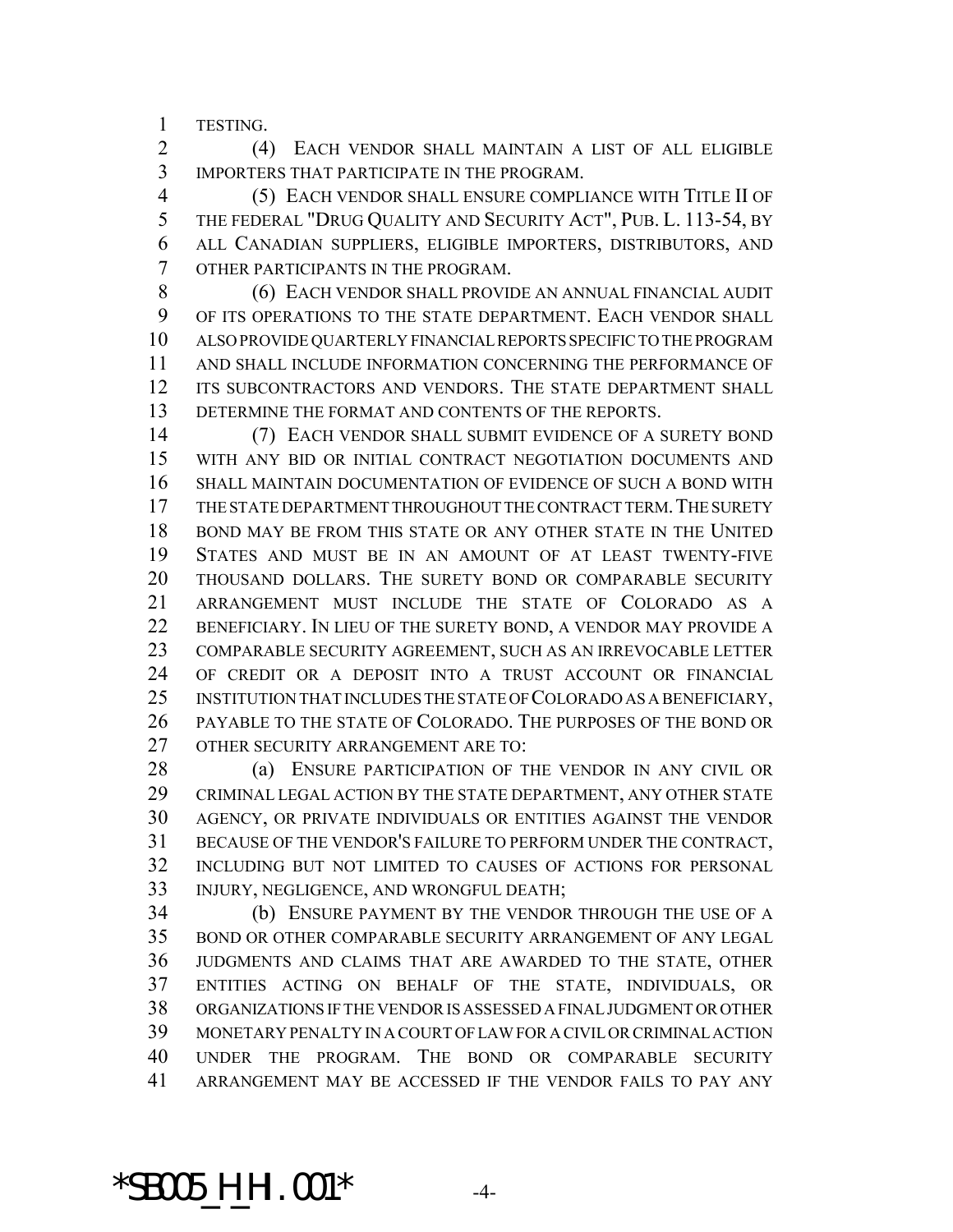JUDGMENT OR CLAIM WITHIN SIXTY DAYS AFTER FINAL JUDGMENT.

 (c) ALLOW FOR CIVIL AND CRIMINAL LITIGATION CLAIMS TO BE MADE AGAINST THE BOND OR OTHER COMPARABLE SECURITY ARRANGEMENTS FOR UP TO ONE YEAR AFTER THE VENDOR'S CONTRACT UNDER THE PROGRAM HAS ENDED WITH THE STATE DEPARTMENT, THE VENDOR'S LICENSE IS NO LONGER VALID, OR THE PROGRAM HAS ENDED, WHICHEVER OCCURS LAST.

 (8) EACH VENDOR SHALL MAINTAIN INFORMATION AND DOCUMENTATION SUBMITTED UNDER THIS SECTION FOR A PERIOD OF AT LEAST SEVEN YEARS.

 (9) THE STATE DEPARTMENT MAY REQUIRE EACH VENDOR TO COLLECT ANY OTHER INFORMATION NECESSARY TO ENSURE THE 13 PROTECTION OF THE PUBLIC HEALTH.

 **25.5-2.5-203. Eligible prescription drugs - eligible Canadian suppliers - eligible importers - distribution requirements.** (1) AN ELIGIBLE IMPORTER MAY IMPORT A PRESCRIPTION DRUG FROM A CANADIAN SUPPLIER IF:

 (a) THE DRUG THAT IS TO BE IMPORTED MEETS THE FEDERAL FOOD AND DRUG ADMINISTRATION'S STANDARDS RELATED TO SAFETY, EFFECTIVENESS, MISBRANDING, AND ADULTERATION;

 (b) IMPORTING THE DRUG WOULD NOT VIOLATE FEDERAL PATENT LAWS;

 (c) IMPORTING THE DRUG IS EXPECTED TO GENERATE COST SAVINGS; AND

25 (d) THE DRUG IS NOT:

26 (I) A CONTROLLED SUBSTANCE AS DEFINED IN 21 U.S.C. SEC. 802  $27 (6)$ ;

28 (II) A BIOLOGICAL PRODUCT AS DEFINED IN 42 U.S.C. SEC. 262 (i);

**(III) AN INFUSED DRUG;** 

(IV) AN INTRAVENOUSLY INJECTED DRUG;

(V) A DRUG THAT IS INHALED DURING SURGERY; OR

 (VI) A DRUG THAT IS A PARENTERAL DRUG, THE IMPORTATION OF WHICH IS DETERMINED BY THE FEDERAL SECRETARY OF HEALTH AND HUMAN SERVICES TO POSE A THREAT TO PUBLIC HEALTH.

 (2) A CANADIAN SUPPLIER MAY EXPORT PRESCRIPTION DRUGS INTO THE STATE UNDER THE PROGRAM IF THE SUPPLIER:

 (a) IS IN FULL COMPLIANCE WITH RELEVANT CANADIAN FEDERAL AND PROVINCIAL LAWS AND REGULATIONS;

 (b) IS IDENTIFIED BY THE VENDOR AS ELIGIBLE TO PARTICIPATE IN 40 THE PROGRAM PURSUANT TO SECTION 25.5-2.5-202 (2)(c); AND

(c) SUBMITS AN ATTESTATION THAT THE SUPPLIER HAS A

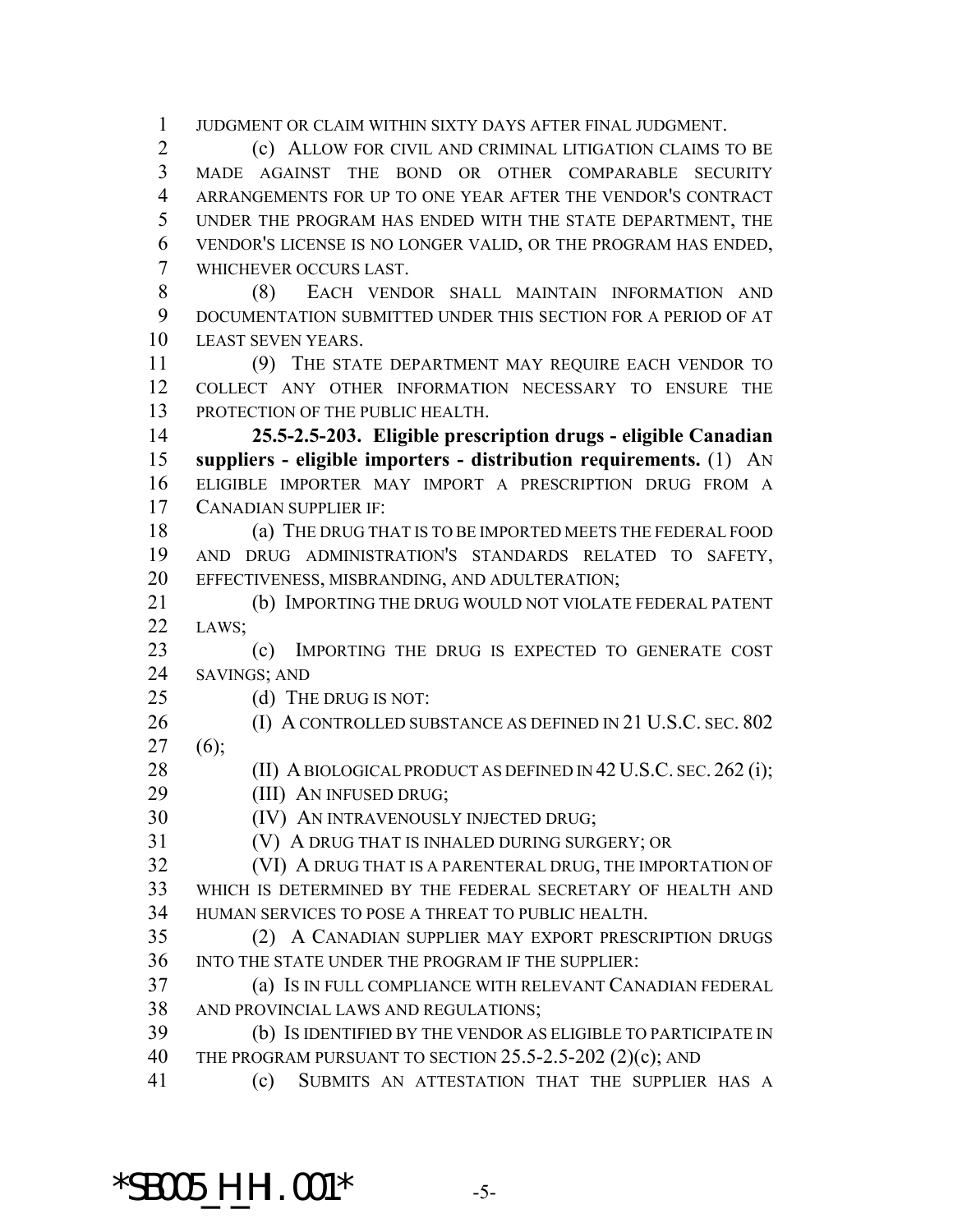REGISTERED AGENT IN THE UNITED STATES, WHICH ATTESTATION INCLUDES THE NAME AND UNITED STATES ADDRESS OF THE REGISTERED AGENT.

 (3) THE FOLLOWING ENTITIES ARE ELIGIBLE IMPORTERS AND MAY OBTAIN IMPORTED PRESCRIPTION DRUGS:

 (a) A PHARMACIST OR WHOLESALER EMPLOYED BY OR UNDER CONTRACT WITH A MEDICAID PHARMACY, FOR DISPENSING TO THE PHARMACY'S MEDICAID RECIPIENTS;

 (b) A PHARMACIST OR WHOLESALER EMPLOYED BY OR UNDER CONTRACT WITH THE DEPARTMENT OF CORRECTIONS, FOR DISPENSING TO 11 INMATES IN THE CUSTODY OF THE DEPARTMENT OF CORRECTIONS;

 (c) COMMERCIAL PLANS, AS DEFINED BY RULES PROMULGATED BY THE STATE BOARD AND AS APPROVED BY THE FEDERAL GOVERNMENT; AND (d) A LICENSED COLORADO PHARMACIST OR WHOLESALER APPROVED BY THE STATE DEPARTMENT.

 (4) (a) THE STATE DEPARTMENT SHALL DESIGNATE AN OFFICE OR DIVISION THAT MUST BE A LICENSED PHARMACEUTICAL WHOLESALER OR THAT SHALL CONTRACT WITH A LICENSED PHARMACEUTICAL WHOLESALER LICENSED PURSUANT TO PART 3 OF ARTICLE 42.5 OF TITLE 12.

 (b) THE OFFICE OR DIVISION DESIGNATED BY THE STATE DEPARTMENT PURSUANT TO SUBSECTION (4)(a) OF THIS SECTION SHALL:

**(I) SET A MAXIMUM PROFIT MARGIN SO THAT A WHOLESALER,**  DISTRIBUTOR, PHARMACY, OR OTHER LICENSED PROVIDER PARTICIPATING IN THE PROGRAM MAINTAINS A PROFIT MARGIN THAT IS NO GREATER THAN THE PROFIT MARGIN THAT THE WHOLESALER, DISTRIBUTOR, PHARMACY, OR OTHER LICENSED PROVIDER WOULD HAVE EARNED ON THE EQUIVALENT NONIMPORTED DRUG;

28 (II) EXCLUDE GENERIC PRODUCTS IF THE IMPORTATION OF THE PRODUCTS WOULD VIOLATE UNITED STATES PATENT LAWS APPLICABLE TO UNITED STATES-BRANDED PRODUCTS;

 (III) COMPLY WITH THE REQUIREMENTS OF 21 U.S.C. SEC. 360eee TO 360eee-4 AS ENACTED IN TITLE II OF THE FEDERAL "DRUG QUALITY AND SECURITY ACT"; AND

 (IV) DETERMINE A METHOD FOR COVERING THE ADMINISTRATIVE COSTS OF THE PROGRAM, WHICH METHOD MAY INCLUDE A FEE IMPOSED ON EACH PRESCRIPTION PHARMACEUTICAL PRODUCT SOLD THROUGH THE PROGRAM OR ANY OTHER APPROPRIATE METHOD AS DETERMINED BY THE STATE DEPARTMENT, BUT THE STATE DEPARTMENT SHALL NOT REQUIRE A FEE IN AN AMOUNT THE STATE DEPARTMENT DETERMINES WOULD SIGNIFICANTLY REDUCE CONSUMER SAVINGS.

(5) CANADIAN SUPPLIERS AND ELIGIBLE IMPORTERS PARTICIPATING

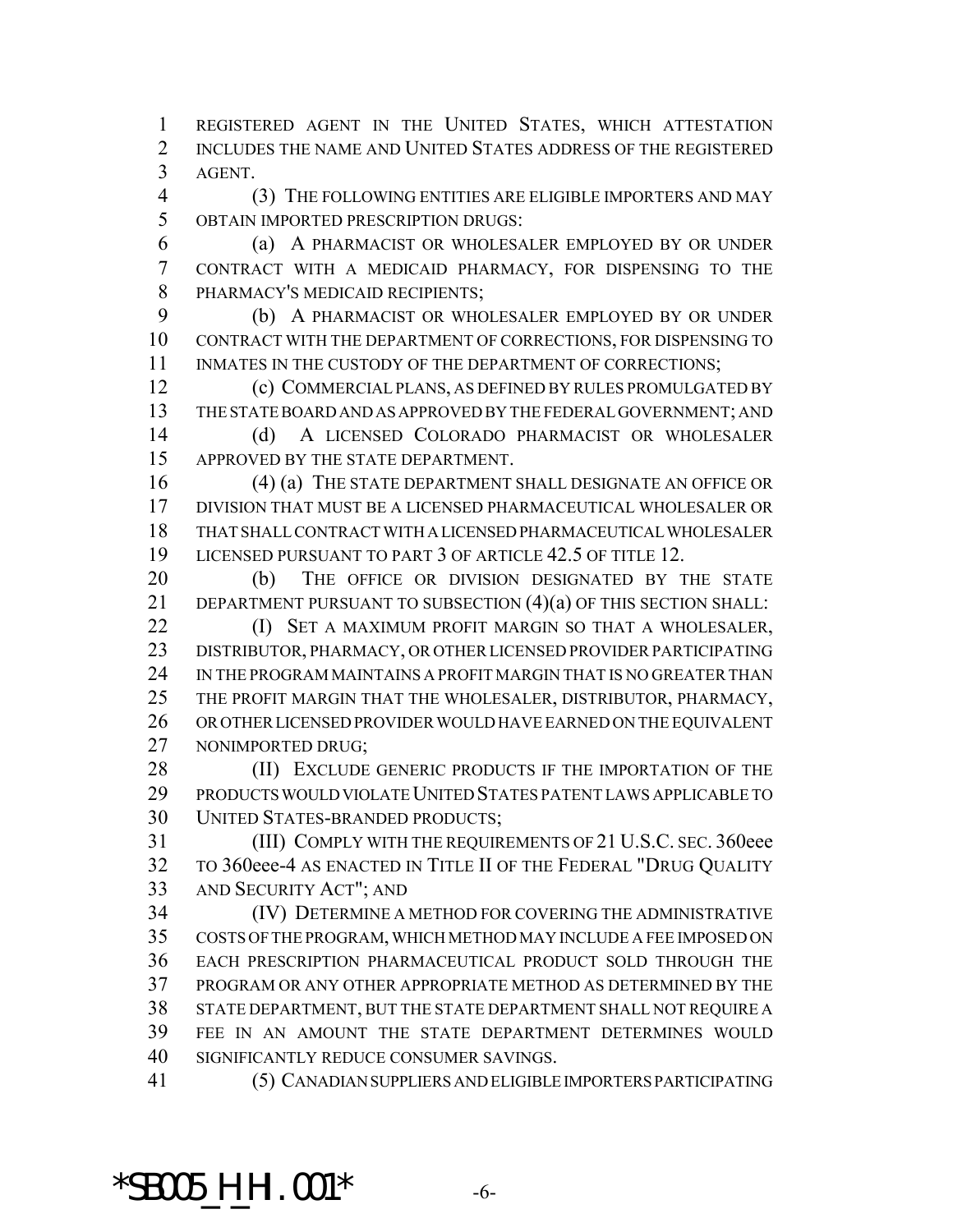UNDER THE PROGRAM:

 (a) SHALL COMPLY WITH THE TRACKING AND TRACING REQUIREMENTS OF 21 U.S.C. SEC. 360eee ET SEQ.; AND (b) SHALL NOT DISTRIBUTE, DISPENSE, OR SELL PRESCRIPTION DRUGS IMPORTED UNDER THE PROGRAM OUTSIDE OF THE STATE. (6) A PARTICIPATING ELIGIBLE IMPORTER SHALL SUBMIT TO THE VENDOR ALL OF FOLLOWING INFORMATION ABOUT EACH DRUG TO BE ACQUIRED BY THE IMPORTER UNDER THE PROGRAM: (a) THE NAME AND QUANTITY OF THE ACTIVE INGREDIENT OF THE DRUG; (b) A DESCRIPTION OF THE DOSAGE FORM OF THE DRUG; (c) THE DATE ON WHICH THE DRUG IS RECEIVED; 13 (d) THE QUANTITY OF THE DRUG THAT IS RECEIVED; (e) THE POINT OF ORIGIN AND DESTINATION OF THE DRUG; AND (f) THE PRICE PAID BY THE IMPORTER FOR THE DRUG. (7) A PARTICIPATING CANADIAN SUPPLIER SHALL SUBMIT TO THE VENDOR THE FOLLOWING INFORMATION ABOUT EACH DRUG TO BE SUPPLIED BY THE CANADIAN SUPPLIER UNDER THE PROGRAM: (a) THE ORIGINAL SOURCE OF THE DRUG, INCLUDING: **(I) THE NAME OF THE MANUFACTURER OF THE DRUG;** 21 (II) THE DATE ON WHICH THE DRUG WAS MANUFACTURED; AND **(III)** THE COUNTRY, STATE OR PROVINCE, AND CITY WHERE THE DRUG WAS MANUFACTURED; (b) THE DATE ON WHICH THE DRUG IS SHIPPED; (c) THE QUANTITY OF THE DRUG THAT IS SHIPPED; 26 (d) THE QUANTITY OF EACH LOT OF THE DRUG ORIGINALLY 27 RECEIVED AND THE SOURCE OF THE LOT; AND (e) THE LOT OR CONTROL NUMBER AND THE BATCH NUMBER ASSIGNED TO THE DRUG BY THE MANUFACTURER. (8) THE STATE DEPARTMENT SHALL IMMEDIATELY SUSPEND THE IMPORTATION OF A SPECIFIC DRUG OR THE IMPORTATION OF DRUGS BY A SPECIFIC ELIGIBLE IMPORTER IF IT DISCOVERS THAT ANY DRUG OR ACTIVITY IS IN VIOLATION OF THIS SECTION OR ANY FEDERAL OR STATE LAW OR REGULATION. THE STATE DEPARTMENT MAY REVOKE THE SUSPENSION IF, AFTER CONDUCTING AN INVESTIGATION, IT DETERMINES THAT THE PUBLIC IS ADEQUATELY PROTECTED FROM COUNTERFEIT OR UNSAFE DRUGS BEING IMPORTED INTO THIS STATE. **25.5-2.5-204. Federal approval.** (1) ON OR BEFORE SEPTEMBER 1, 2020, THE STATE DEPARTMENT SHALL SUBMIT A REQUEST TO THE UNITED STATES SECRETARY OF HEALTH AND HUMAN SERVICES FOR APPROVAL OF THE PROGRAM UNDER 21 U.S.C. SEC. 384. THE STATE

**\*SB005\_H\_HI.001\*** -7-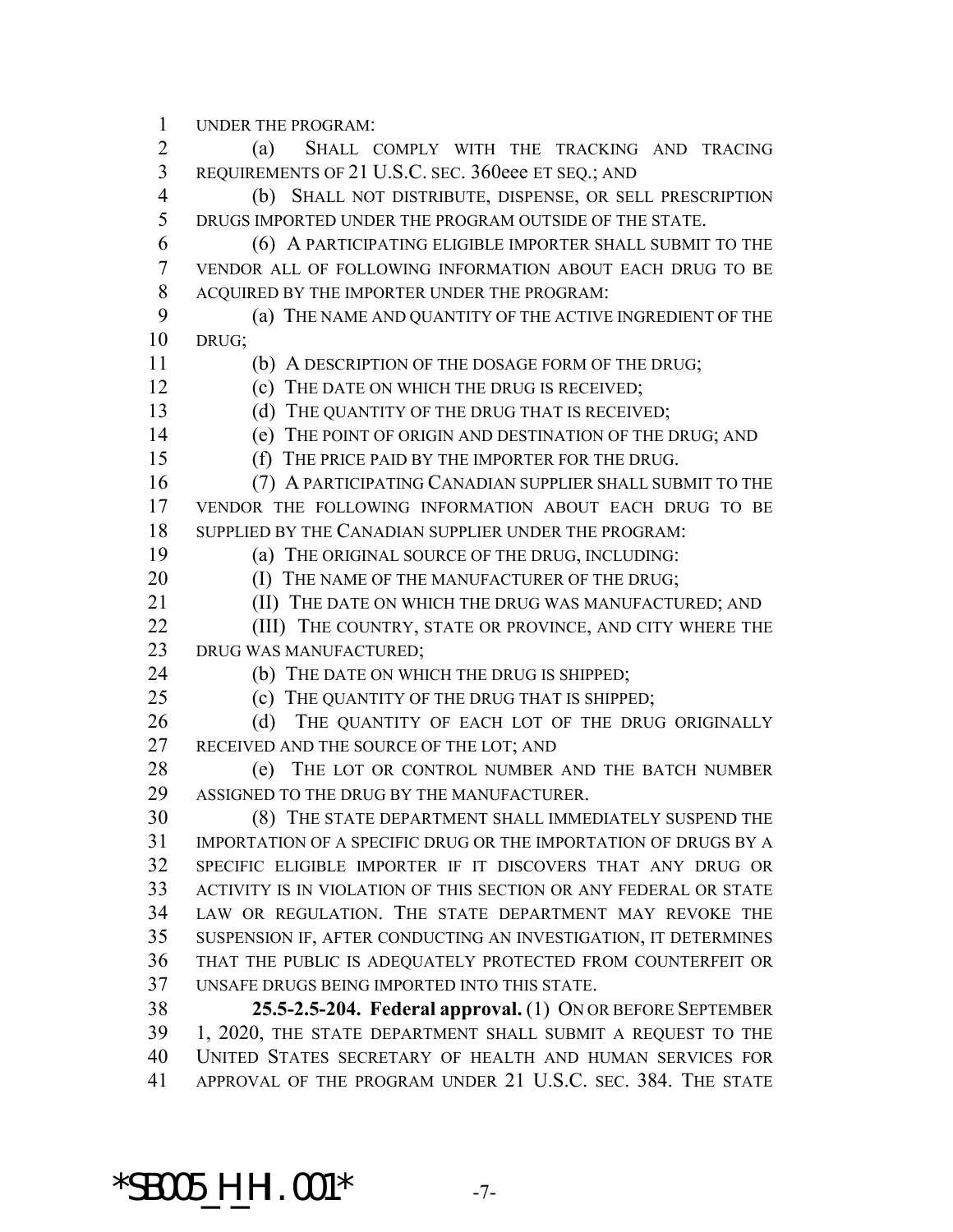DEPARTMENT SHALL BEGIN OPERATING THE PROGRAM NOT LATER THAN SIX MONTHS AFTER RECEIVING SUCH APPROVAL. THE REQUEST MUST, AT A MINIMUM:

 (a) DESCRIBE THE STATE DEPARTMENT'S PLAN FOR OPERATING THE PROGRAM;

 (b) DEMONSTRATE HOW THE PRESCRIPTION DRUGS IMPORTED INTO THE STATE UNDER THE PROGRAM WILL MEET THE APPLICABLE FEDERAL AND STATE STANDARDS FOR SAFETY, EFFECTIVENESS, MISBRANDING, AND ADULTERATION;

 (c) INCLUDE A LIST OF PRESCRIPTION DRUGS THAT HAVE THE HIGHEST POTENTIAL FOR COST SAVINGS TO THE STATE THROUGH 12 IMPORTATION AT THE TIME THAT THE REQUEST IS SUBMITTED;

 (d) ESTIMATE THE TOTAL COST SAVINGS ATTRIBUTABLE TO THE PROGRAM; AND

 (e) INCLUDE A LIST OF POTENTIAL CANADIAN SUPPLIERS FROM WHICH THE STATE WOULD IMPORT PRESCRIPTION DRUGS AND DEMONSTRATE THAT THE SUPPLIERS ARE IN FULL COMPLIANCE WITH RELEVANT CANADIAN FEDERAL AND PROVINCIAL LAWS AND REGULATIONS.

20 (2) UPON RECEIPT OF FEDERAL APPROVAL OF THE PROGRAM, THE STATE DEPARTMENT SHALL NOTIFY THE PRESIDENT OF THE SENATE AND THE SPEAKER OF THE HOUSE OF REPRESENTATIVES, AS WELL AS THE HEALTH AND HUMAN SERVICES COMMITTEE OF THE SENATE AND THE HEALTH AND INSURANCE COMMITTEE OF THE HOUSE OF REPRESENTATIVES, OR ANY SUCCESSOR COMMITTEES. AFTER APPROVAL IS RECEIVED AND BEFORE THE START OF THE NEXT REGULAR SESSION OF THE GENERAL ASSEMBLY IN WHICH THE PROPOSAL COULD BE FUNDED, THE STATE DEPARTMENT SHALL SUBMIT TO ALL PARTIES SPECIFIED IN THIS SUBSECTION (2) A PROPOSAL FOR PROGRAM IMPLEMENTATION AND PROGRAM FUNDING.

 **25.5-2.5-205. Reports.** (1) NOTWITHSTANDING SECTION 24-1-136  $(11)(a)(I)$ , ON OR BEFORE DECEMBER 1, 2021, AND ON OR BEFORE DECEMBER 1 EACH YEAR THEREAFTER, THE STATE DEPARTMENT SHALL SUBMIT A REPORT TO THE GOVERNOR, THE PRESIDENT OF THE SENATE, AND THE SPEAKER OF THE HOUSE OF REPRESENTATIVES CONCERNING THE OPERATION OF THE PROGRAM DURING THE PREVIOUS FISCAL YEAR. THE REPORT MUST INCLUDE, AT A MINIMUM:

 (a) A LIST OF THE PRESCRIPTION DRUGS THAT WERE IMPORTED UNDER THE PROGRAM;

 (b) THE NUMBER OF PARTICIPATING CANADIAN SUPPLIERS AND ELIGIBLE IMPORTERS;

\*SB005\_H\_HI.001\* -8-